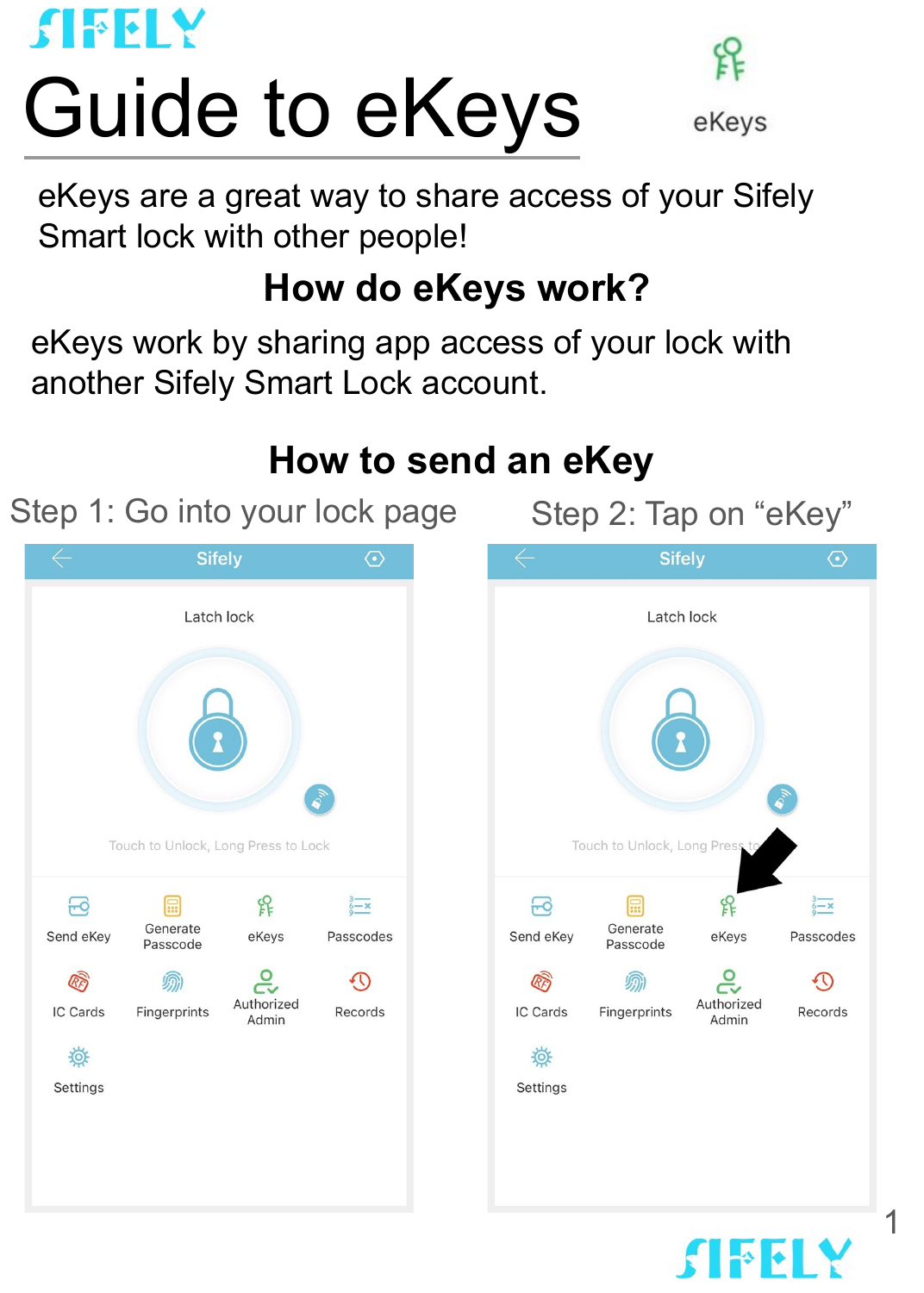Step 2a: Tap on the 3 dots in Step 3: Choose eKey Type the top right corner and tap on "Send eKey"

|         | eKeys |                          | <b>Send eKey</b>  |           |                                  |                                   |
|---------|-------|--------------------------|-------------------|-----------|----------------------------------|-----------------------------------|
|         |       | Clear eKeys              | Timed             | Permanent | One-time                         | Recurring                         |
|         |       | Reset eKeys<br>Send eKey | Recipient         |           | <b>Enter Recipient's Account</b> |                                   |
|         |       |                          | Name              |           |                                  | Please Enter a Name for this eKey |
| No Data |       |                          | <b>Start Time</b> |           |                                  | 2020-12-14 10:14                  |
|         |       |                          | End Time          |           |                                  | 2020-12-14 10:14                  |
|         |       | Allow Remote Unlocking   |                   |           |                                  |                                   |
|         |       |                          | Authorized Admin  |           |                                  |                                   |
|         |       |                          |                   |           | Cond                             |                                   |

# eKey Types

| Timed     | eKey lasts only between Start Time and<br>End Time.                 |
|-----------|---------------------------------------------------------------------|
| Permanent | eKey will last until it is deleted.                                 |
| One-Time  | eKey lasts for 1 hour and allows for one<br>unlock or lock.         |
| Recurring | eKey is only available during a schedule<br>for set period of days. |

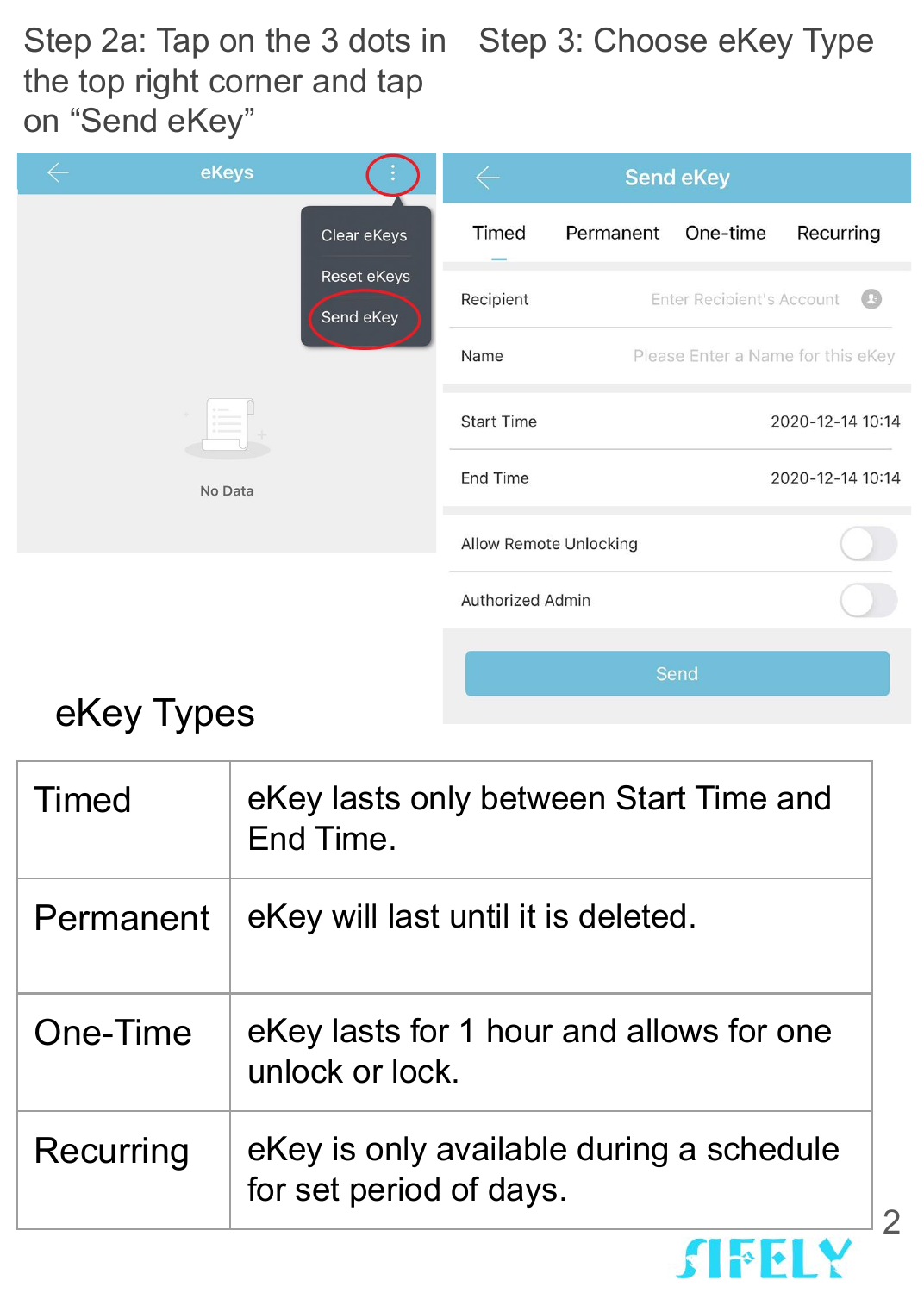# **What are eKey Permissions?**

eKey permissions are different levels of access for your lock.

**Basic eKeys** allow the recipient to only unlock and lock the lock with the button in the app

With **Authorized Admin** turned on, the recipient can do the following:

- Unlock/ lock via the app.
- Generate, Edit, Delete passcodes, IC cards, & fingerprints.
- Adjust settings like passage mode, auto-lock timer, & turn on/off the lock sound. **Send eKey**

With **Allow Remotely Unlocking** turned on, the recipient can do the following:

• If a gateway is set up and connected to the lock, they will be able to remote unlock/lock.

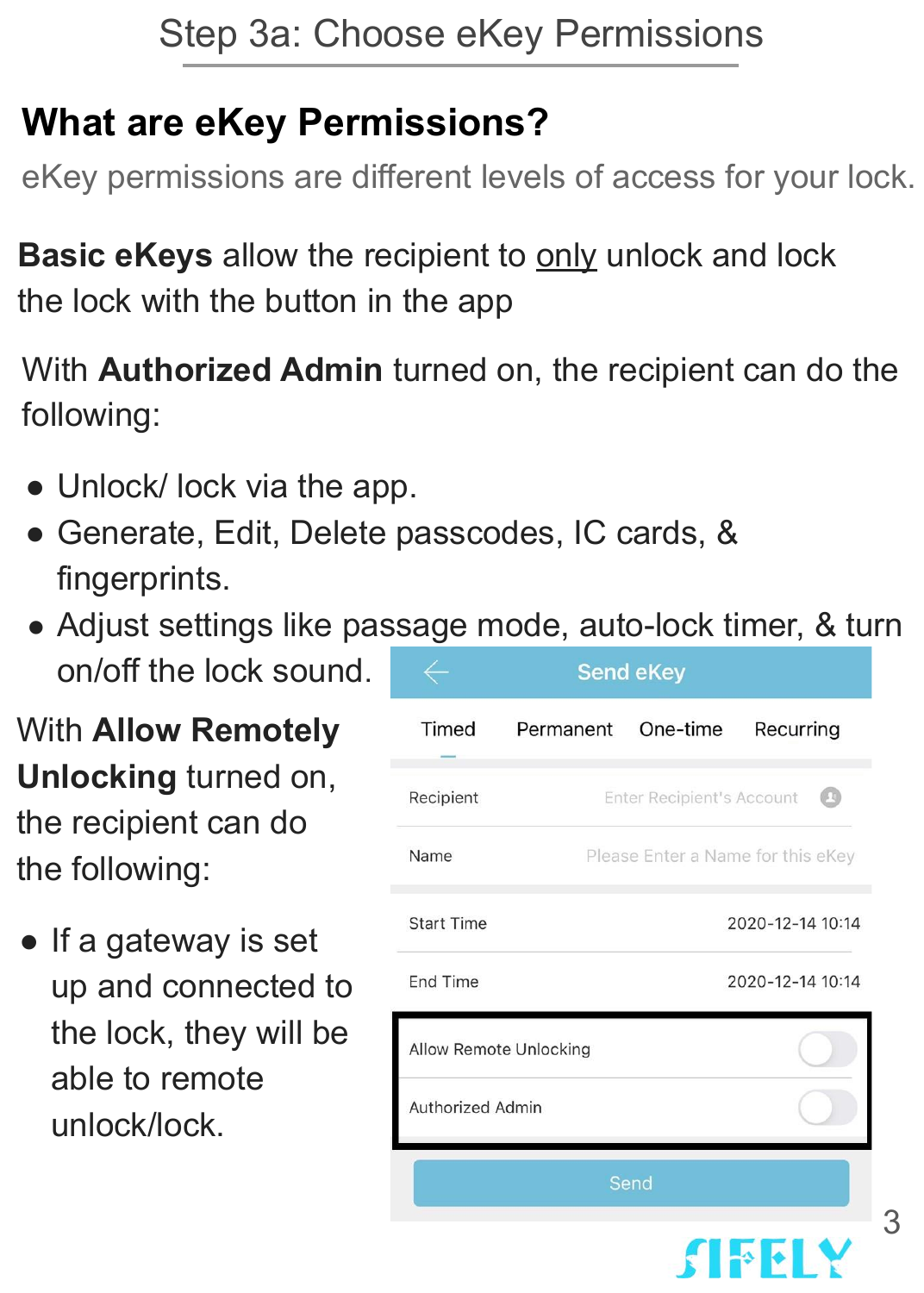# Step 3a: Choose eKey Permissions (Cont'd)

### Here are examples of what a recipient may see

|         | Sifely                                                        | $\odot$ |                             |
|---------|---------------------------------------------------------------|---------|-----------------------------|
| Records | Latch lock<br>Touch to Unlock, Long Press to Lock<br>Settings |         | Touch<br>$\Xi$<br>Send eKey |
|         |                                                               |         | IC Cards<br>F               |

### Basic eKey **Authorized Admin eKey**



(Step 4 on next page)

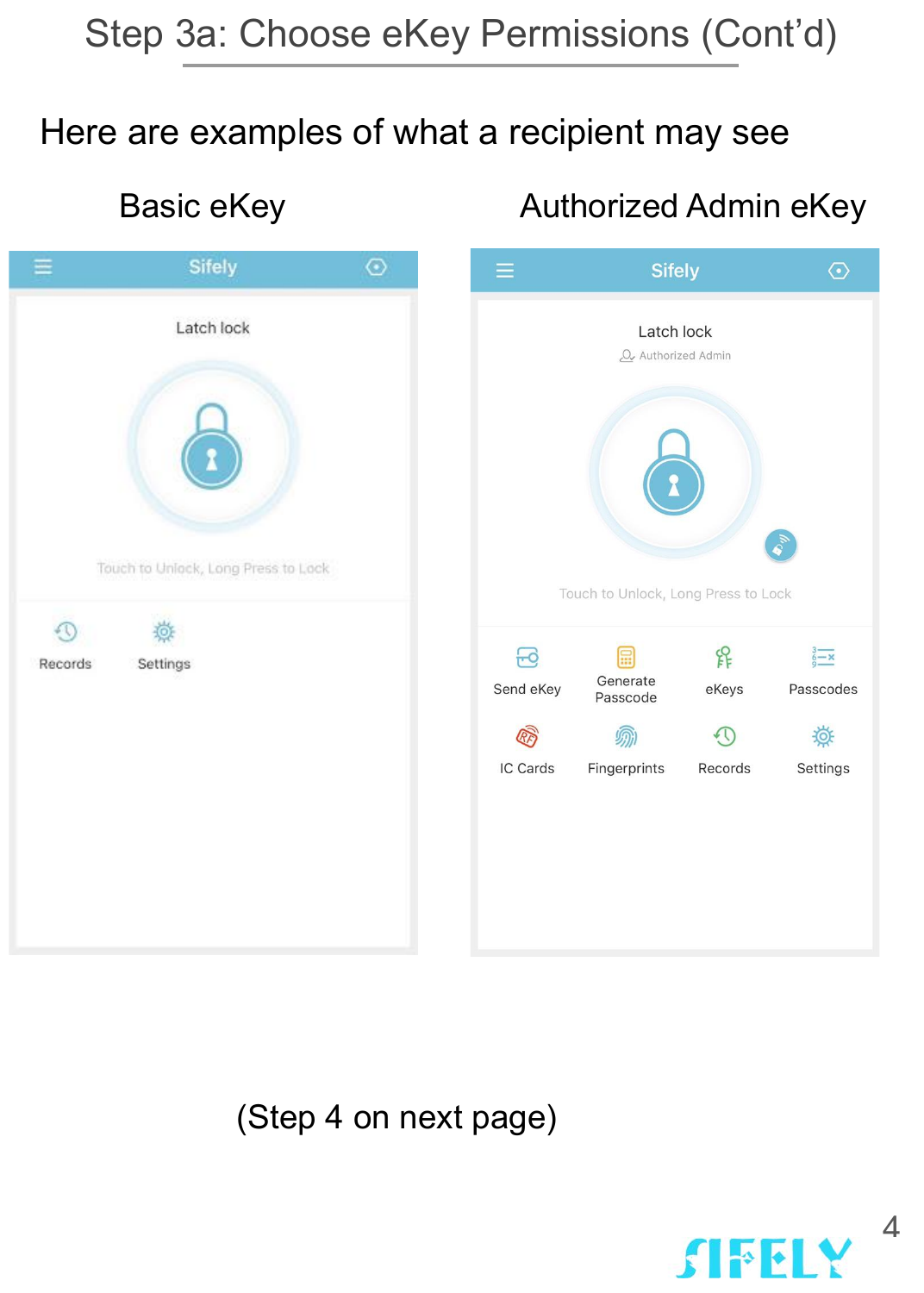# Step 4: Enter recipient's username

It is highly recommended that the recipient register for a Sifely App account first.

For "Name", choose what you want the eKey to be called to be able to identify it easier.

Once, the recipient has registered an account, you will enter their username which is found on the Recipient's Setting Page into the field space in the "Send eKey" menu.

Example: If recipient used the phone number (555)555-5555 to register their account, you would enter +15555555555 as recipient.



![](_page_4_Picture_6.jpeg)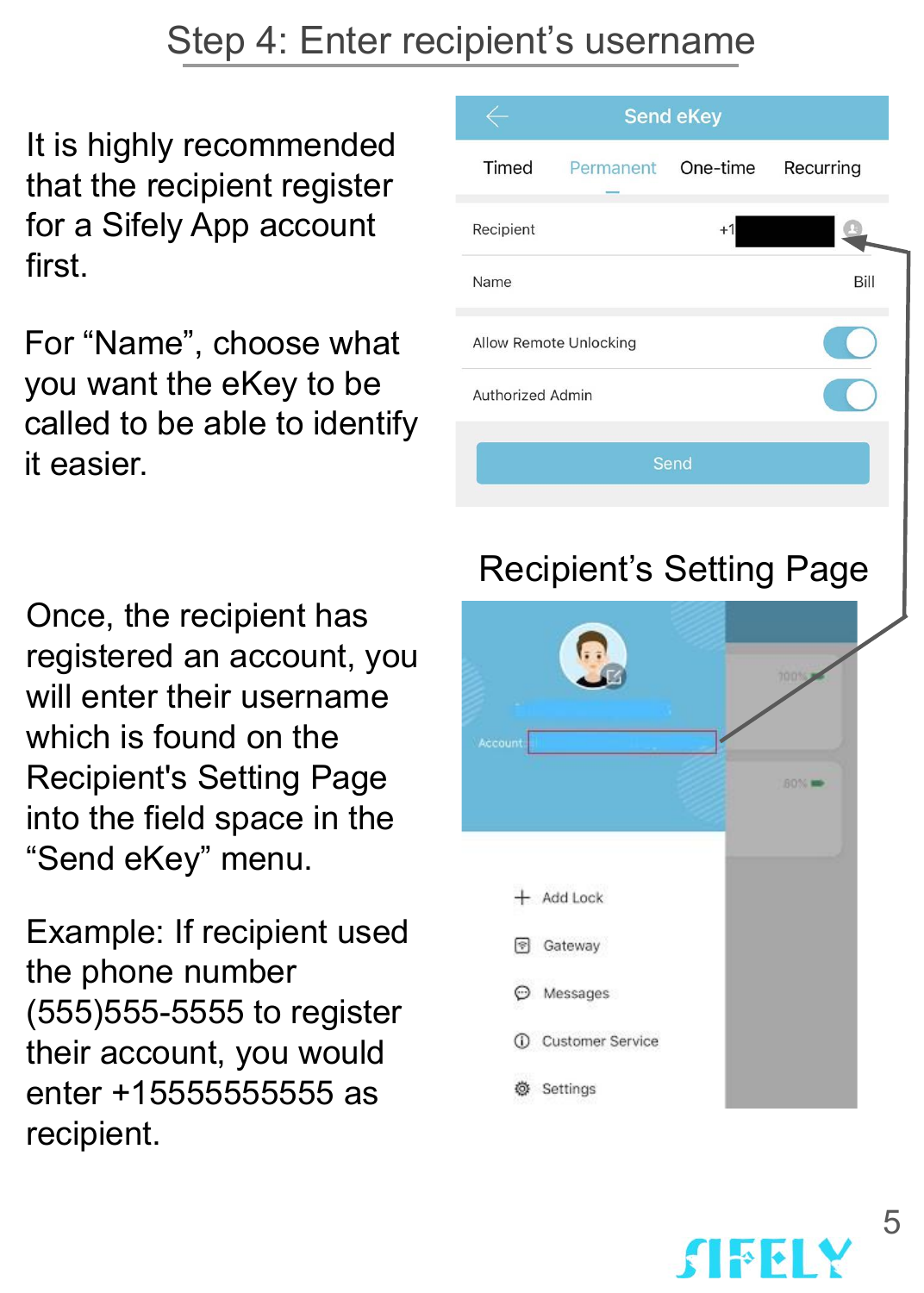# Step 5: Send eKey

Once entered all the information for your eKey, Tap on "Send".

If the recipient's username was entered correctly, you will see this pop up.

|                        |                                   | <b>Send eKey</b>                 |           |
|------------------------|-----------------------------------|----------------------------------|-----------|
| Timed                  | Permanent One-time                |                                  | Recurring |
| Recipient              |                                   | <b>Enter Recipient's Account</b> |           |
| Name                   | Please Enter a Name for this eKey |                                  |           |
| Allow Remote Unlocking |                                   |                                  |           |
| Authorized Admin       |                                   |                                  |           |
|                        |                                   | Send                             |           |
|                        |                                   | eKey sent successfully           |           |

6

Going to the eKey menu, the eKeys that you have sent will be displayed here.

|                        | eKeys                      |                     | Pending                                                |
|------------------------|----------------------------|---------------------|--------------------------------------------------------|
| Bill                   | 2020.12.14 10:19 Permanent | Pending             | means that the<br>recipient has not<br>opened up their |
|                        | eKey Info                  |                     | app yet.                                               |
| Name                   |                            | Bill                |                                                        |
| <b>Validity Period</b> |                            | Permanent >         | You can                                                |
| Recipient              |                            | $+1$                | Deauthorize or<br>Freeze eKey.                         |
| Issued by              |                            |                     |                                                        |
| <b>Time Issued</b>     |                            | 2021-01-04 11:17:31 | You can check                                          |
| Records                |                            |                     | the eKey<br>activity.                                  |
|                        |                            |                     |                                                        |
|                        | <b>Delete</b>              |                     |                                                        |